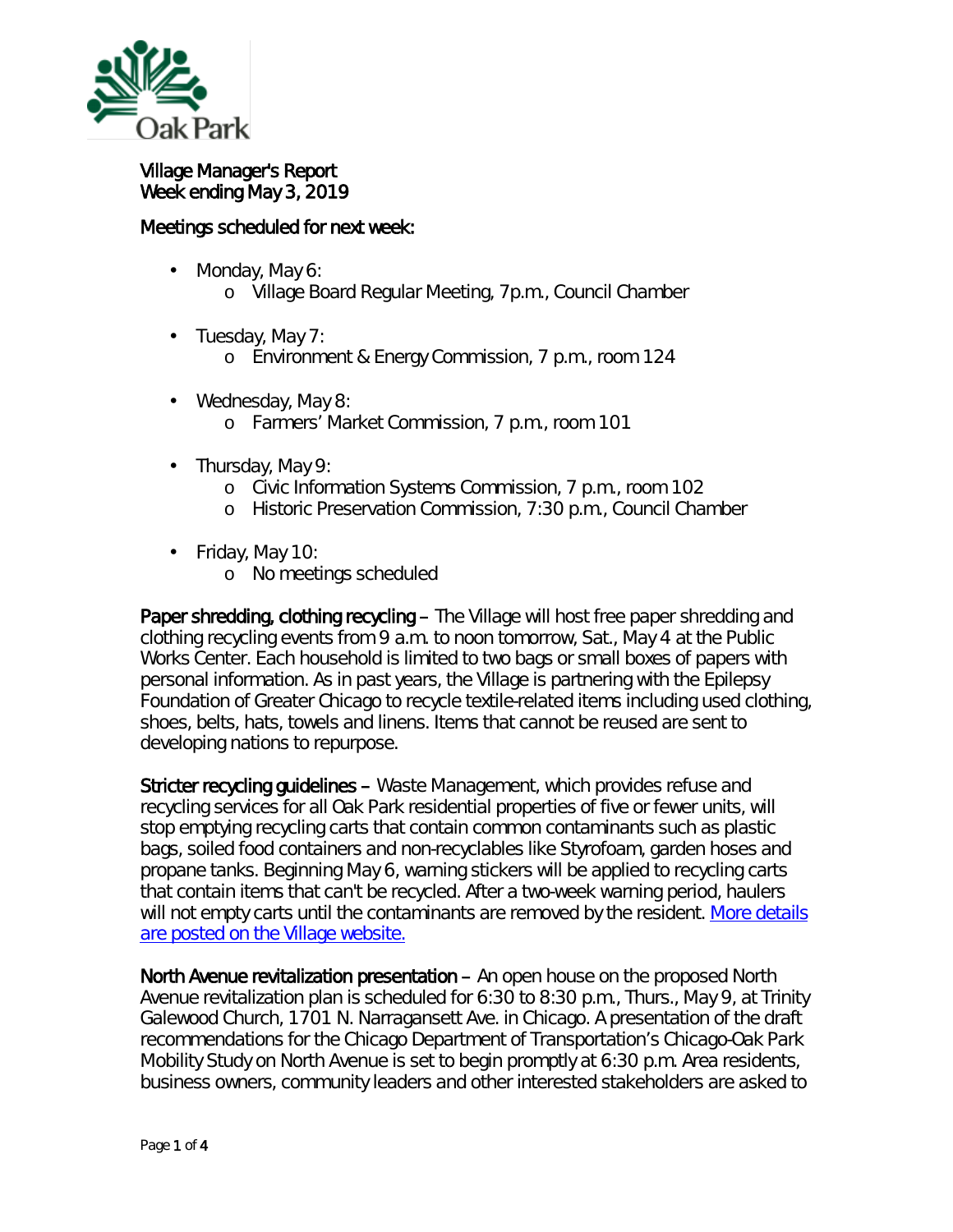RSVP to [ccambray@cmpa.illinois.gov](mailto:ccambray@cmpa.illinois.gov) or 312.386.8748. More information is posted on the Chicago Metropolitan Agency for Planning website – [just click here.](https://www.cmap.illinois.gov/programs/lta/north-avenue)

Earth Fest wrap-up – The snow didn't keep away the more than 1,000 attendees, vendors and Village employees who participated in the 10th annual Earth Fest held this past Saturday at the Public Works Center. More than 60 vendors, including notfor-profits and community organizations, were on hand to celebrate green living and learning. The Farmer's Market band did not disappoint and the performance by the Hula School of Chicago and the bounce house drew big crowds. The new henna tattoos offered by a local high school artist and face painters also were big hits. [Working Bikes](https://www.workingbikes.org/) braved the snow to accept bike donations, while many residents got their first introduction to [Our Planet Automotive,](https://www.ourplanetauto.com/home.html) Oak Park's own green auto repair business. Resources for eco-friendly lawn maintenance and gardening were provided by the Deep Roots Project, and the Village's local chicken whisperer was there as usual to talk about raising chickens in an urban environment. In addition to multiple recycling options, [Cradles to Crayons,](https://www.cradlestocrayons.org/) which provides essential items to children in need, collected an entire truckload of donations. The event also featured tours of the Public Works Center, with staff from each division on hand to answer questions about the tools of their trades, including the trucks and specialized vehicles that are always popular with the youngsters. Visitors consumed more than 600 free hot dogs and the lines for free popcorn were unending. Staff already has begun planning for next year's event.

Crime-free housing training – Sixteen property owners and managers attended the mandatory crime-free housing training session held last week at Village Hall. Representatives of the Neighborhood Services Division and Community Relations Department explained [the program,](https://www.oak-park.us/village-services/housing-programs/crime-free-housing-program) which was created to help discourage problem tenants and prepare property managers to deal with issues quickly and effectively. The training requirement is part of the Village's property licensing process for all rental buildings, including condominiums and properties with three or fewer units. The next training session is scheduled for 9 a.m. to noon, May 22.

ZBA project updates – The Zoning Board of Appeals voted to support three relief applications at its May 1 meeting. Noah Properties, LLC, sought a special use permit to build 10, three-story townhomes at 6033 North Ave.; the Language and Music School sought a parking variance at 509 N. Oak Park Ave.; and Saint Catherine Saint Lucy School, 27 Washington Blvd., requested a front-yard setback variance to build playground equipment along Humphrey Avenue. The ZBA's recommendation on the Noah Properties special use request will come to the Village Board for consideration.

Vehicle licenses go stickerless – *Your plate is your sticker* is the new mantra in Parking & Mobility Services as *stickerless* vehicle licenses go on sale this month for 2019-2020. The new virtual vehicle licenses are part of a broader move to eliminate all physical vehicle-related decals, including those for parking permits and passes. Instead of looking for decals on windshields and windows, parking enforcement officers will use mobile readers to scan license plates while driving by at up to 15 miles per hour. This new technology will help improve operational efficiencies and support the community's environmental sustainability goals. The change also will save time for residents who eventually will be able to purchase permits, reserve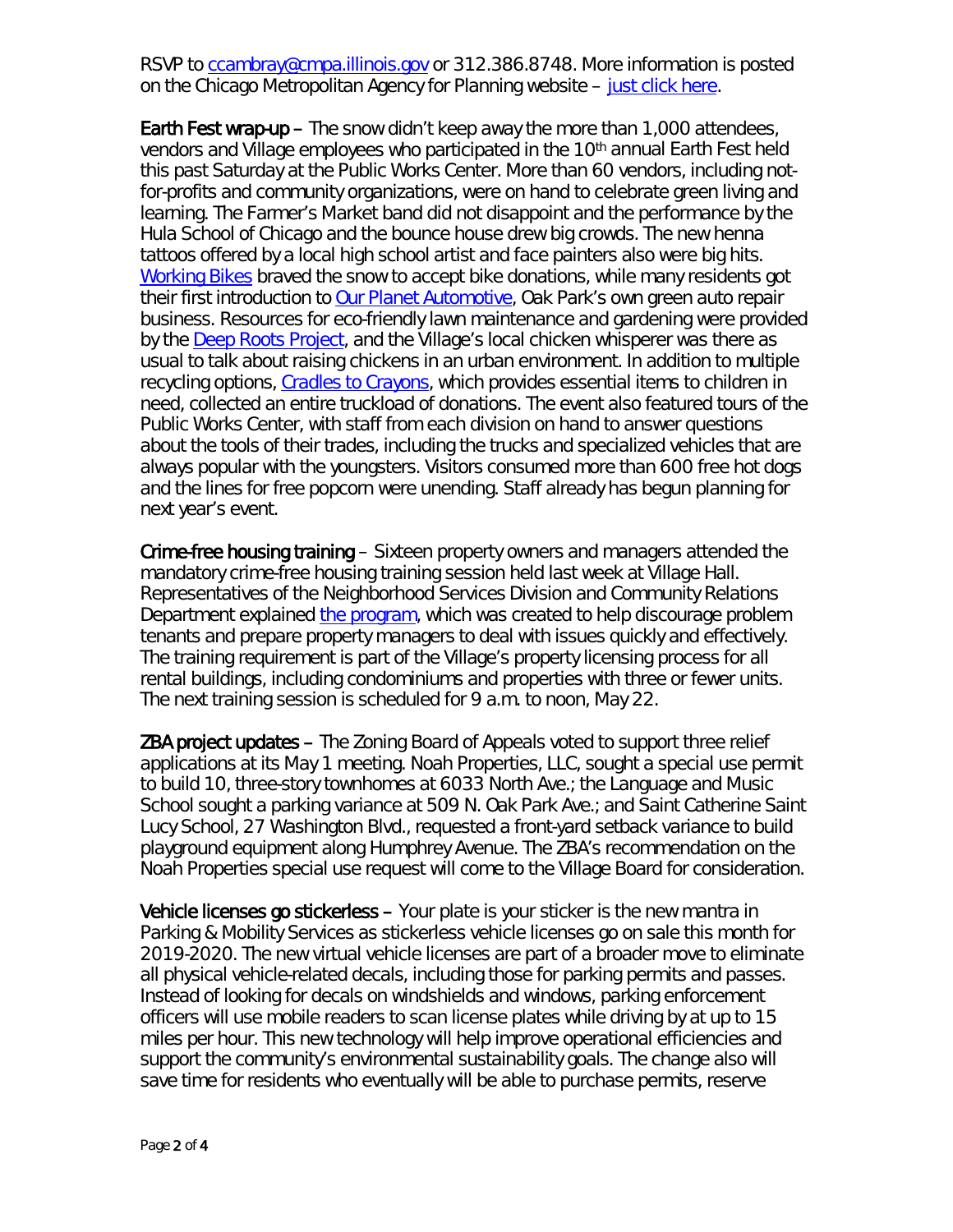passes, pay parking meters and renew vehicle licenses from any smartphone or mobile device through a new Oak Park parking app that soon will be available.

Police launch camera registry – After introducing an online tool for citizens to upload videos that might help solve neighborhood crimes, Police now are inviting citizens to register their cameras and help create a community-wide network. By setting up a formal, but voluntary camera registration process, investigators will know if video evidence might be available at a particular location and who to contact to retrieve it. Both residential and commercial property owners are invited to register their surveillance cameras. The video upload and camera registration process are offered at [www.oak-park.us/policevideo.](http://www.oak-park.us/policevideo)

Village Hall parking lot update – The construction schedule still calls for closing the Village Hall parking lot completely beginning May 7, as the first major improvements to the lot in at least two decades moves into high gear. Despite the wet weather this week, crews removed large sections of pavement providing the first real look at the extent of the project. The majority of the parking spaces in the four center lanes of the lot remained available to vehicles during the work through this week, but the majority of staff already had begun parking on side streets as stipulated in the comprehensive parking management plan. The lot is expected to remain closed for at least four weeks. Extensive signage is in place to help guide visitors to the nearby parking options.

Madison Street work continues – Unfavorable weather conditions this week slowed, but did not stop site preparation for the Madison Street improvement project. Crews soon will be removing medians, before turning to sidewalks and curbs between Austin Boulevard and Ridgeland Avenue. Work on the sidewalks between Ridgeland and Home avenues will not begin until June 15 to reduce impact on student pedestrians. The project team has maintained frequent communications with the business operators and residents who have signed up for updates at the dedicated project website [www.madisonstreetconstruction.com.](http://www.madisonstreetconstruction.com/)

South Boulevard status – The permanent traffic signals were turned on this week at South Boulevard and Harlem Avenue, as the work on South Boulevard between Harlem Avenue and Marion Street moves closer to an early June completion target. Crews are expected to apply permanent pavement markings and finish installing sidewalk furniture, trees and planters next week. Once ComEd installs a new service meter at Harlem Avenue, the temporary signal poles will be removed and the remaining sidewalk installed.

I-290 bridge rehab – Rehabilitation of the bridge over I-290 at Oak Park Avenue continued this week, with work focused on the parapets. Necessary closures of the sidewalk have been limited to between 7 p.m. and 3 a.m. to reduce impacts to pedestrians accessing the public transit station during the day.

Water and sewer improvements – Preparation will begin next week for a sewer and water improvement project on Clarence Avenue between Roosevelt Road and Harvard Street. Preparation activities include installing information and construction signage, pruning tree roots and installing tree protection. Residents affected by the